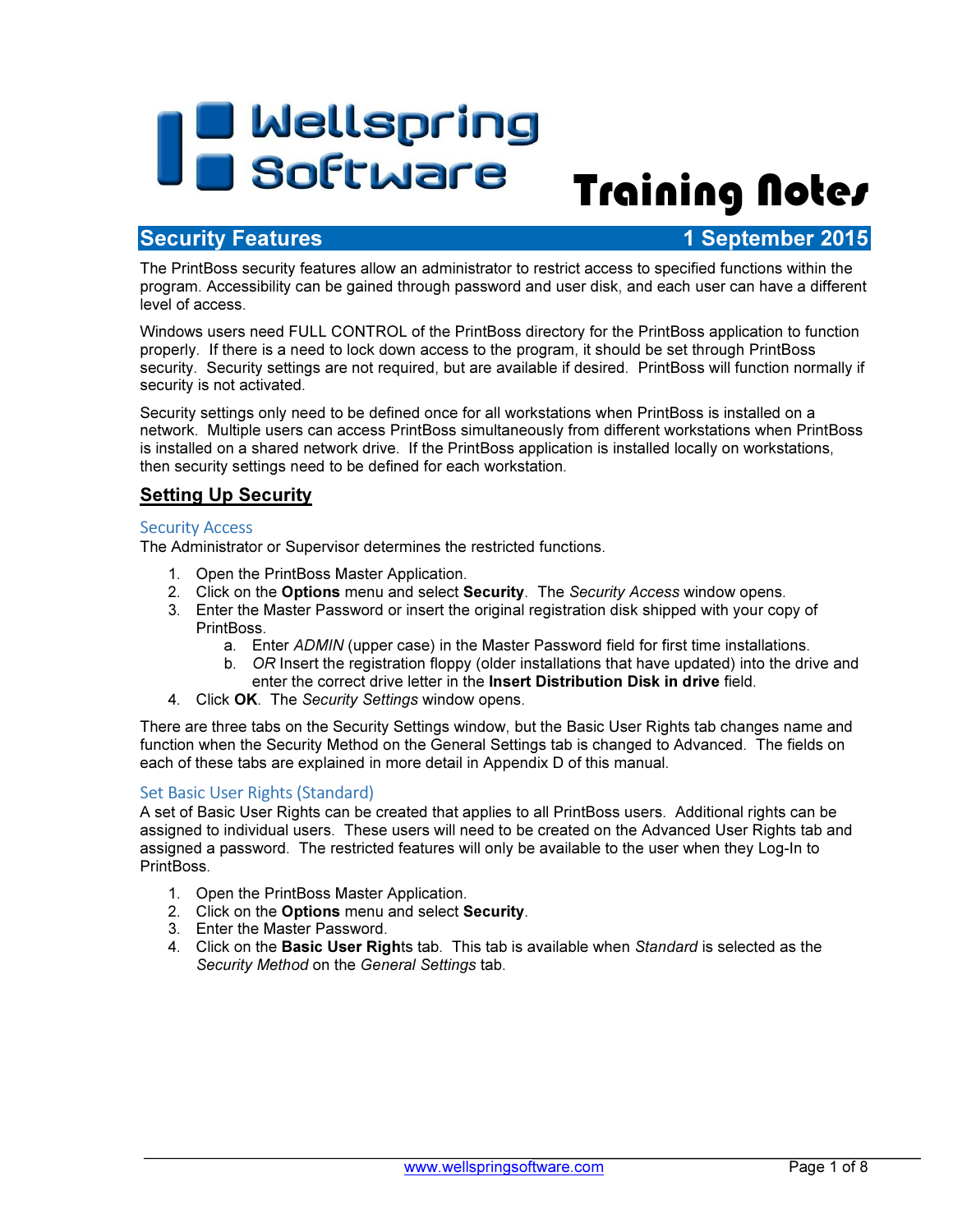

- 1.
- 5. Check only the features you want all users to access.
	- a. All features are selected by default.
	- b. Click the Uncheck All button to remove all checkmarks and then check only the features you want all users to access. You may also uncheck specific features you want to restrict without using the Uncheck All button.
- 6. Click OK when you are finished.

#### Set Security Required (Advanced)

Advanced security adds another layer of security by requiring the user to insert an encoded floppy disk into the computer to access specified features. This method can only be used if the computer has a floppy disk drive.

- 1. Open the PrintBoss Master Application window and access Security.
- 2. Click on the Security Method drop down menu on the General Settings tab and choose Advanced.
- 3. Select the Security Required tab. This tab is only visible when the Advanced security method is chosen.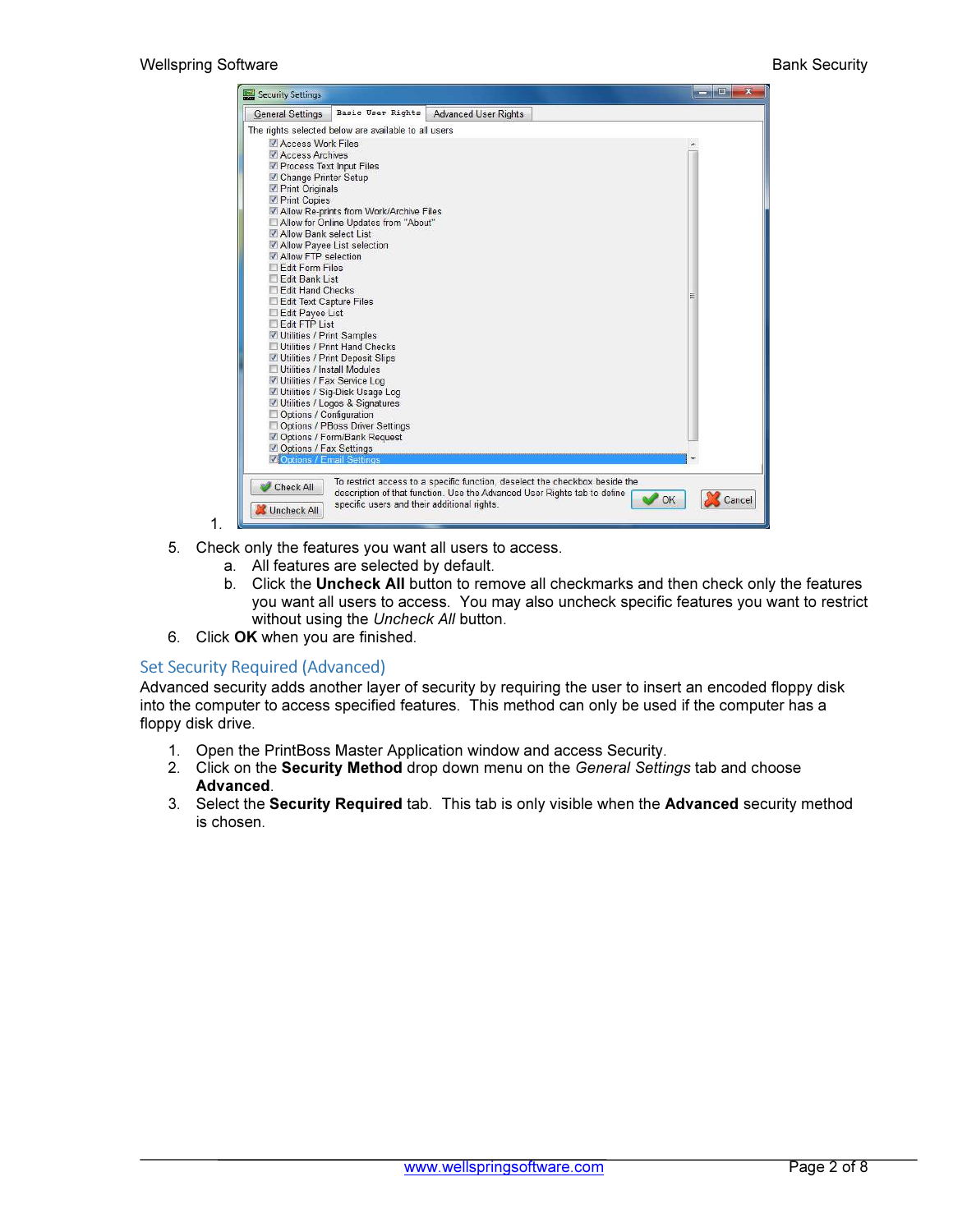| General Settings         | <b>Security Required</b>                                  | <b>Advanced User Rights</b>                                                |    |        |
|--------------------------|-----------------------------------------------------------|----------------------------------------------------------------------------|----|--------|
|                          | User Disk                                                 |                                                                            |    |        |
| User Logged In           |                                                           | <b>Access Description</b>                                                  |    |        |
|                          | Access Work Files                                         |                                                                            |    |        |
| п                        | Access Archives                                           |                                                                            |    |        |
| п                        | Process Text Input Files                                  |                                                                            |    |        |
| E                        | Change Printer Setup                                      |                                                                            |    |        |
| b                        | Print Originals<br>Print Copies                           |                                                                            |    |        |
| Þ                        | Allow Re-prints from Work/Archive Files                   |                                                                            |    |        |
| $\overline{\mathsf{v}}$  | Allow for Online Updates from "About"                     |                                                                            |    |        |
|                          | Allow Bank select List                                    |                                                                            |    |        |
| E                        | Allow Payee List selection                                |                                                                            |    |        |
| D                        | Allow FTP selection                                       |                                                                            |    |        |
| $\overline{\mathbf{v}}$  | Edit Form Files                                           |                                                                            |    |        |
| $\overline{\mathbf{v}}$  | Edit Bank List                                            |                                                                            |    |        |
| $\blacktriangledown$     | Edit Hand Checks                                          |                                                                            |    |        |
| $\blacktriangledown$     | Edit Text Capture Files                                   |                                                                            |    |        |
| $\overline{\mathbf{v}}$  | Edit Payee List                                           |                                                                            |    |        |
| $\overline{\mathbf{v}}$  | Edit FTP List                                             |                                                                            |    |        |
| П                        | Utilities / Print Samples                                 |                                                                            |    |        |
| $\overline{\mathbf{v}}$  | Utilities / Print Hand Checks                             |                                                                            |    |        |
| $\overline{\phantom{0}}$ | Utilities / Print Deposit Slips                           |                                                                            |    |        |
|                          | Utilities / Install Modules                               |                                                                            |    |        |
| П<br>D                   | Utilities / Fax Service Log                               |                                                                            |    |        |
| E                        | Utilities / Sig-Disk Usage Log                            |                                                                            |    |        |
| $\overline{\mathbf{v}}$  | Utilities / Logos & Signatures<br>Options / Configuration |                                                                            |    |        |
| $\overline{\mathcal{L}}$ | Options / PBoss Driver Settings                           |                                                                            |    |        |
|                          | Options / Form/Bank Request                               |                                                                            |    |        |
| п                        | Options / Fax Settings                                    |                                                                            |    |        |
|                          | Options / Email Settings                                  |                                                                            |    |        |
|                          |                                                           |                                                                            |    |        |
|                          |                                                           |                                                                            |    |        |
| Check All                |                                                           | All entry points checked will require a User with corresponding access     |    |        |
|                          |                                                           | rights. If the left column is checked, the user will need to be logged in, | OK | Cancel |
| Uncheck All              |                                                           | while the right column specifies a User Disk will be needed.               |    |        |

- 4. Check only the features you want to restrict from all general users.
	- a. Enter a check in the User Logged In column to require a login to use the feature.
	- b. Enter a check in the User Disk column to require the user insert an encoded floppy disk to use the feature.
	- c. A check in both columns requires both a user login and insertion of an encoded floppy disk.
	- d. Items NOT checked do not require a login or encoded floppy disk to access the feature.
- 5. Click OK when you are finished.

#### Create User Accounts

The steps used to create user accounts are basically the same for both the Standard and Advanced security methods.

- 1. Open the PrintBoss Master Application window and access Security.
- 2. Click on the Advanced User Rights tab.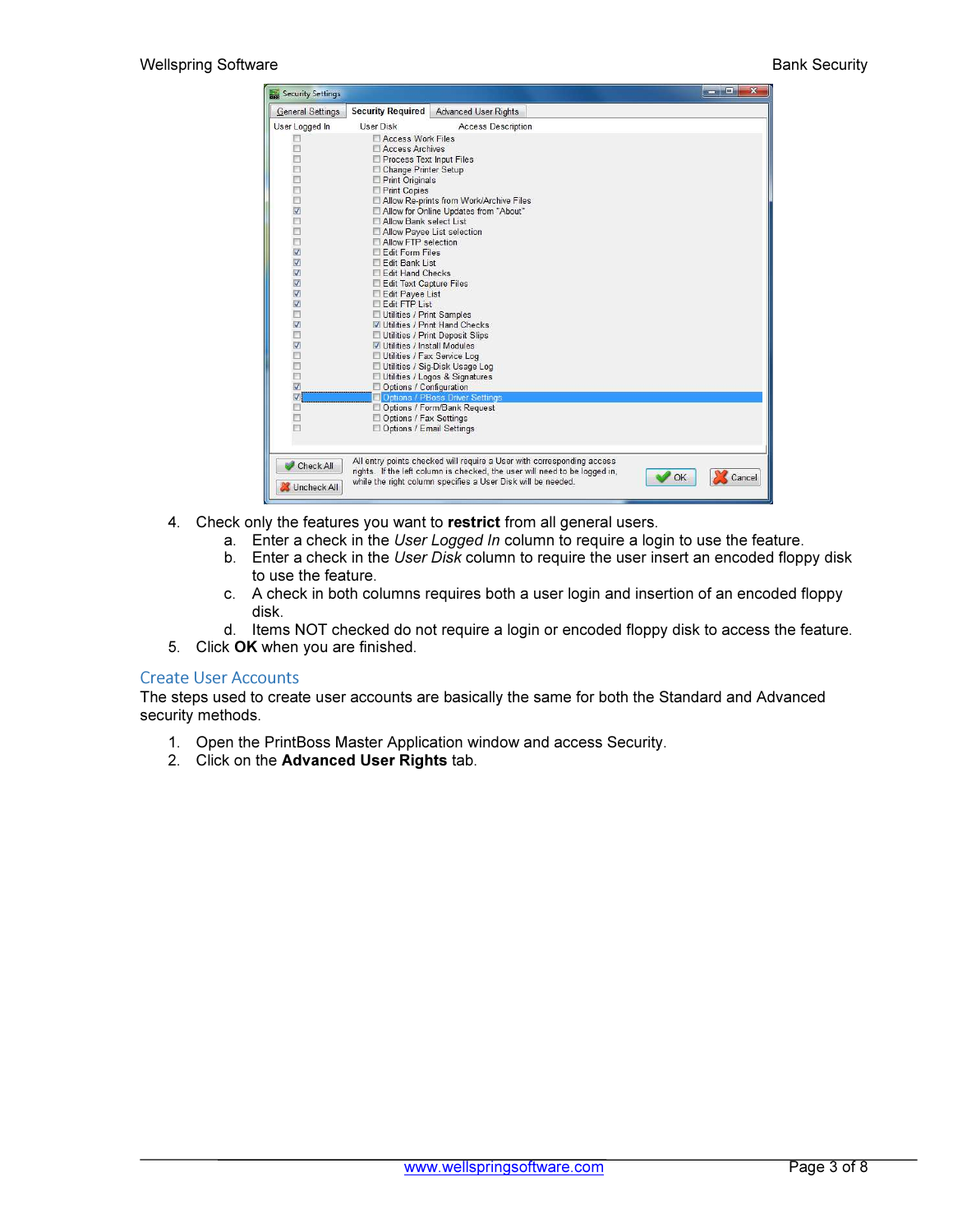| General Settings    | <b>Basic User Rights</b> | Advanced User Rights |
|---------------------|--------------------------|----------------------|
| <b>HH + + H H +</b> |                          | Edit                 |
| User                |                          | ▴                    |
| Jack                |                          |                      |
|                     |                          |                      |
|                     |                          |                      |
|                     |                          |                      |
|                     |                          |                      |
|                     |                          | Ξ                    |
|                     |                          |                      |

3. Click on the Plus sign (+). The User Edit window opens. The following is an example of the Standard security method.

| Users Name Jack                                                                                                                                                                                                                                                                                                                                                                                                        |   |    |
|------------------------------------------------------------------------------------------------------------------------------------------------------------------------------------------------------------------------------------------------------------------------------------------------------------------------------------------------------------------------------------------------------------------------|---|----|
| 1234<br>Password                                                                                                                                                                                                                                                                                                                                                                                                       |   |    |
| Rights List for this User/Disk<br>Greved out rights are by default since<br>a basic user already has these rights                                                                                                                                                                                                                                                                                                      |   |    |
| Access Work Files<br>Access Archives<br>Process Text Input Files<br>Change Printer Setup<br>Print Originals<br>Print Copies<br>Allow Re-prints from Work/Archive Files<br>Allow for Online Updates from "About"<br>Allow Bank select List<br>Allow Payee List selection<br>Allow FTP selection<br><b>J</b> Fdit Form Files<br><b>V</b> Edit Bank List<br><b>J</b> Fdit Hand Checks<br><b>V</b> Edit Text Capture Files | Ξ |    |
| ✔ Edit Payee List<br><b>V</b> Edit FTP List<br>Utilities / Print Samples<br>Utilities / Print Hand Checks<br>Utilities / Print Deposit Slips<br>V Utilities / Install Modules<br>Utilities / Fax Service Log<br>Utilities / Sig-Disk Usage Log<br>Utilities / Logos & Signatures                                                                                                                                       |   | OK |

2. Here is an example of the Advanced security method.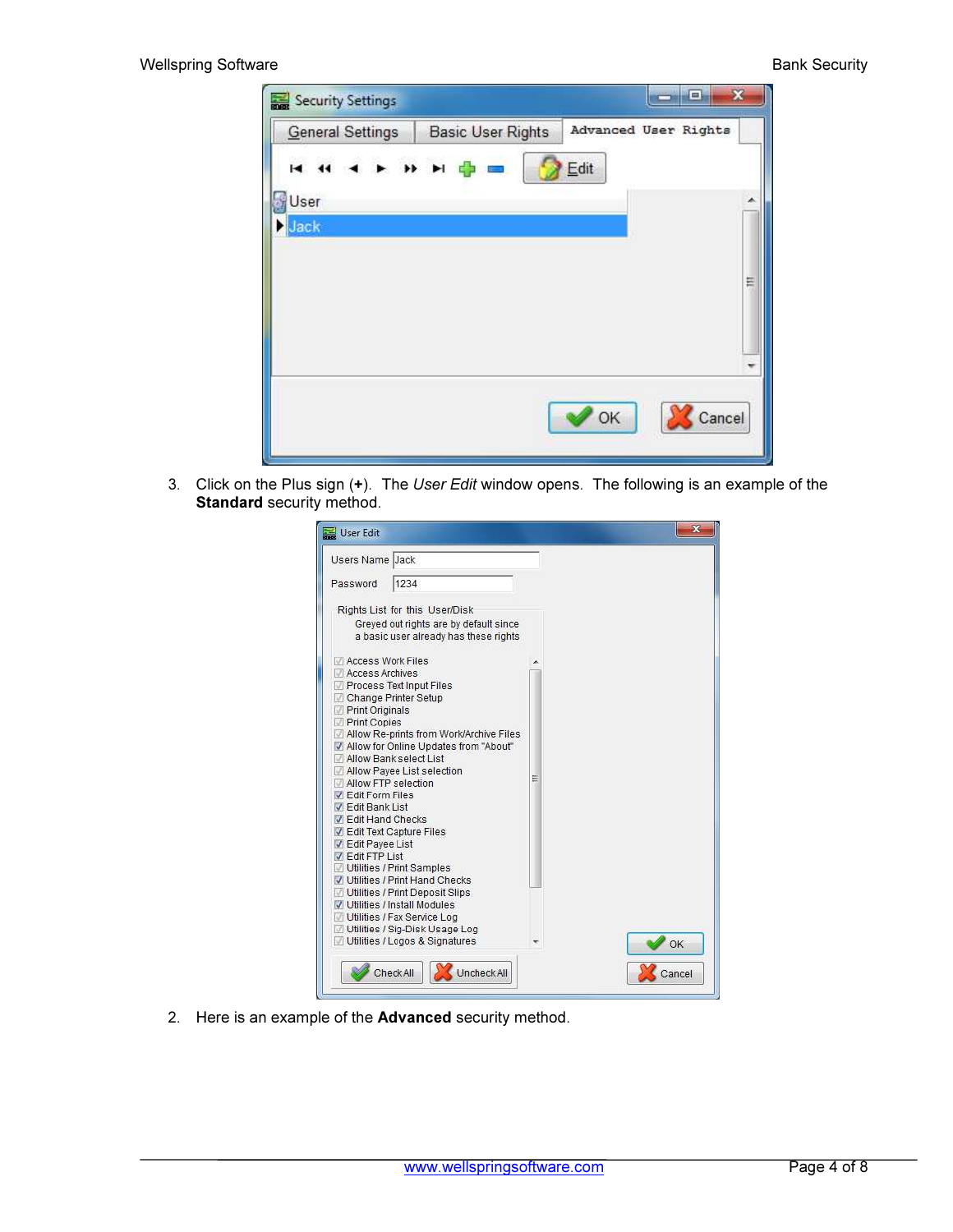| 1234<br>Password<br>Rights List for this User/Disk<br>L= Login required<br>D= user Disk required<br>B= Both login and disk<br>- Access Work Files<br>v<br>- Access Archives<br>v<br>U<br>- Process Text Input Files<br>U<br>- Change Printer Setup<br>V<br>- Print Originals<br>σ<br>- Print Copies<br>- Allow Re-prints from Work/Archive Files<br>IJ<br>V L - Allow for Online Updates from "About"<br>- Allow Bank select List<br>M<br>- Allow Payee List selection<br>V<br>- Allow FTP selection<br>J<br>VII - Edit Form Files | <b>User Disk</b><br>IA.<br>User Disk Floppy Drive<br>Valid Through 12/31/2020<br>Clear User Disk<br>Read User Disk<br>Write User Disk |
|------------------------------------------------------------------------------------------------------------------------------------------------------------------------------------------------------------------------------------------------------------------------------------------------------------------------------------------------------------------------------------------------------------------------------------------------------------------------------------------------------------------------------------|---------------------------------------------------------------------------------------------------------------------------------------|
|                                                                                                                                                                                                                                                                                                                                                                                                                                                                                                                                    |                                                                                                                                       |
|                                                                                                                                                                                                                                                                                                                                                                                                                                                                                                                                    |                                                                                                                                       |
| I - Edit Bank List<br>L - Edit Hand Checks<br>VL-Edit Text Capture Files<br>L - Edit Payee List<br><b>V</b> L - Edit FTP List<br>- Utilities / Print Samples<br>J B - Utilities / Print Hand Checks<br>- Utilities / Print Deposit Slips<br>V B - Utilities / Install Modules<br>- Utilities / Fax Service Log<br>W.<br>- Utilities / Sig-Disk Usage Log<br>U.<br>Utilities / Logos & Signatures                                                                                                                                   | OK                                                                                                                                    |

- 4. Enter a User Name. Enter the user's Windows User Name if you would like to enable Auto Login on the General Settings security tab.
- 5. Enter a Password for this user. Passwords are visible to anyone who has the Master Password to access Security.
- 6. Check the appropriate available features to provide secure access to this user.
	- a. These features will be available to the selected user after he/she successfully logs in to PrintBoss when the Standard security method is selected.
	- b. The Advanced security method indicates how the user can access these features when they are checked.
		- i.  $L -$  Login required
		- ii. D –Disk required
		- iii. B Both a login and distribution disk are required for access
- 7. Advanced Only Create a user Disk if the letters B or D appear next to any of the features on the User Edit screen.
	- a. Insert a floppy drive into your computer.
	- b. Enter the drive letter for the floppy in the User Disk Floppy Drive field.
	- c. Enter an expiration date for the floppy in the Valid Through field.
	- d. Click the Write User Disk button to encode the floppy.
	- e. Remove the floppy when you are done.
- 8. Click OK on the User Edit window when you are done.

#### Accessing Secured Areas

3.

Once security levels and users are defined, Users must log in to access those functions. Select File / User Log-In from the main PrintBoss Master Application window. Enter your User/Operator Name. Enter the correct password. If only a disk is required, make sure it is in the correct drive before selecting OK.

#### Changing Users

When one PrintBoss user is finished and a second would like to access security on the same workstation, the current user does not need to log out. The new user just logs in. Only one user is ever considered logged in to PrintBoss on the same workstation. Select File / User Log-Out when all users are finished to exit the security features.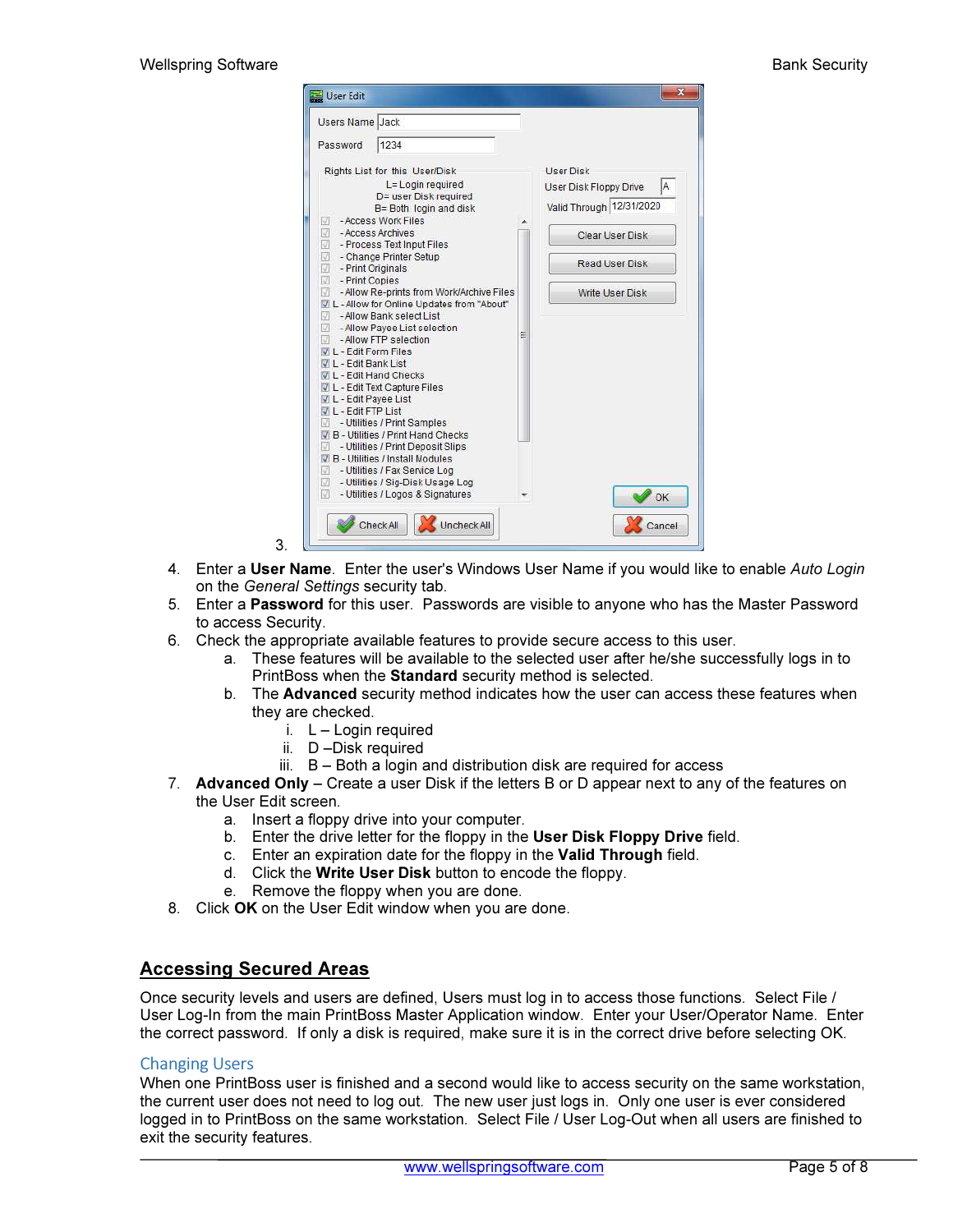#### Wellspring Software **Bank Security** Wellspring Software Bank Security

A user is automatically logged out of PrintBoss on a workstation when the PrintBoss application is closed. No user is logged in when PrintBoss is first launched unless the option to Auto Login Matching Windows Users is selected from the Security / General Settings tab and there is a match in the PrintBoss Advanced User Rights tab.

#### Other Security Options

Other security options can be selected on the General Settings tab of the Security Settings window. Brief descriptions of these options are provided in the following table.

| <b>Security Option</b>                                 | <b>Description</b>                                                                                                                                                                   |
|--------------------------------------------------------|--------------------------------------------------------------------------------------------------------------------------------------------------------------------------------------|
| Suppress printing signatures<br>in Archive Reprints    | Prevents a secure signature (file with the extension of sig) on a<br>document from printing when the document is reprinted from PrintBoss<br>Archives (File/Open Document Archives). |
| Master Password                                        | Change the Master Password the first time you use Security and<br>anytime the Supervisor position changes.                                                                           |
| Auto Login Matching<br><b>Windows Users</b>            | PrintBoss will automatically login a user when their Windows User<br>name matches an entry on the PrintBoss Advanced User Rights tab<br>(Options/Security).                          |
| Display ONLY primary fields<br>in the bank list browse | Select this option to suppress account information on the PrintBoss<br>Bank List (Edit/Bank List) and only display Bank Code, Bank Prompt,<br>and Bank Name.                         |
| Enable/Disable User<br>Security in Banks               | Enable or Disable the Security tab on the PrintBoss Bank Edit window<br>(Edit/Bank List). See Chapter 8, Bank Accounts - Bank Security, for<br>more information.                     |
| Signature Disk Log<br>(Enterprise Only)                | Select Logging Active and set the retention period for the log in days.                                                                                                              |

#### Text Security

Another way to help prevent fraudulent changes is to secure the text on the document. Typically, the text that needs the most security is the amount on a check. The following features discourage or make it impossible for anyone to change the check amount once the document is printed.

#### SecureText Command

This special text command automatically formats text (alpha or numeric) in a graphical layout. There are two types of secure text: Custom and Standard Block Numeric.

The Custom option creates a rectangle behind the text object and can be used for alpha and numeric text objects. The Std Block-Numeric option is used for numeric text only. The words Pay Only are added and the numbers are formatted, shaded, and the word for each number is added. This is typically used for check amounts.

See Chapter 9, Form Files, for more information on the Secure Text and Rectangle commands.

#### Rectangle Command

The rectangle command can display a pattern behind a text object or signature, making it difficult for anyone to modify it once printed. This same command can be used in front of text to mask it. One example is masking or hiding the first 5 digits of the social security number on the advice of a payroll check.

White text (or negative printing) can be used with this command to make it more difficult to modify the text. The Vertical Fade or Horizontal Fade pattern should be used with negative printing.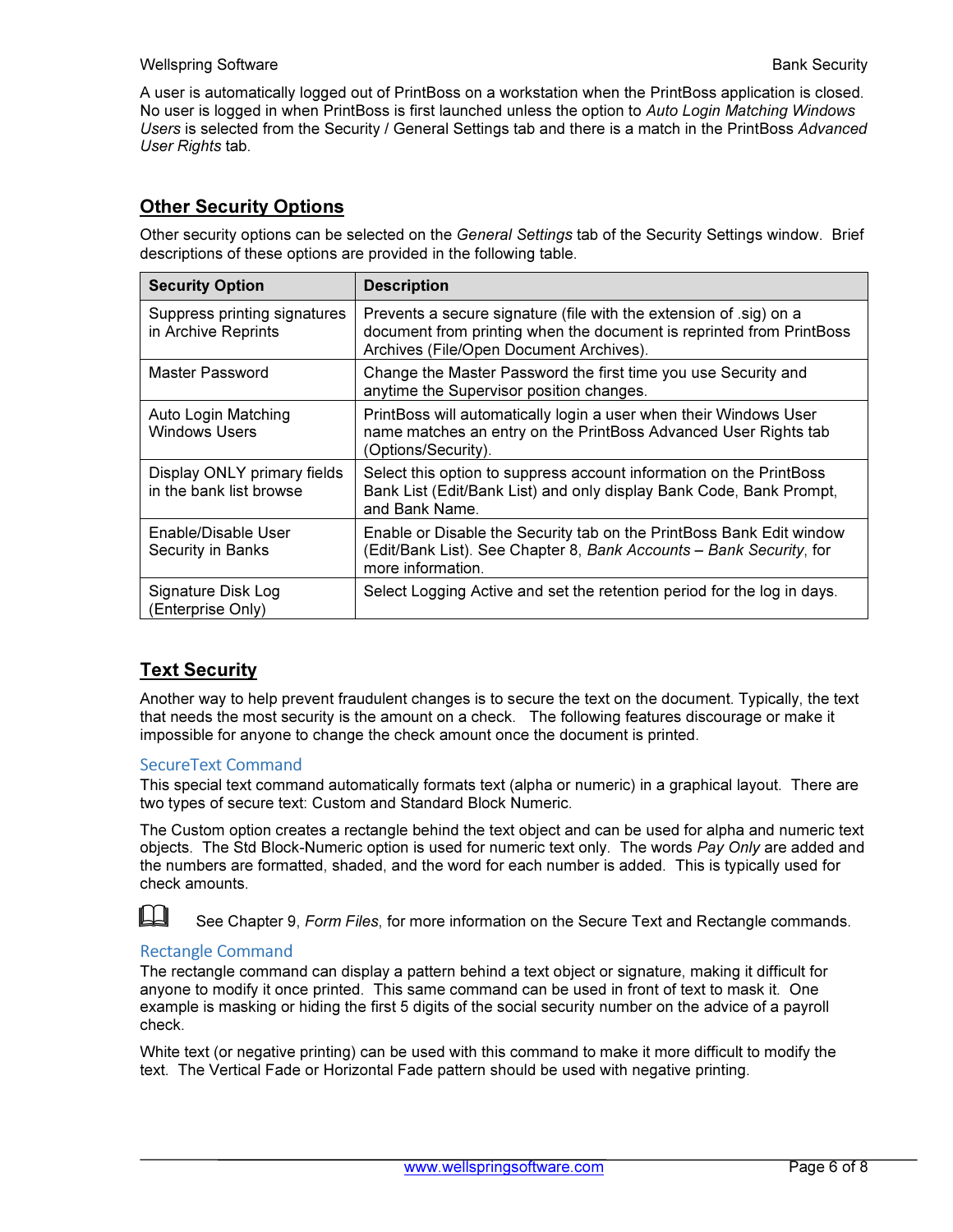# **PRINTBOSS MANUAL**

## APPENDIX D: SECURITY SETTINGS

### General Settings

#### Security Method

The recommended security is the Standard method. The Advanced method allows User Disks and User Logins to be used to access secured features. The Advanced method may be selected by default in older versions of PrintBoss that had security activated and then upgraded to the newer version.

#### Suppress printing signatures in Archive Reprints

Check this option to prevent a secure signature (file with the extension of .sig) on a document from printing when the document is reprinted from the Archive files.

#### Master Password

The Master Password is used to access the security settings within PrintBoss. The initial password is ADMIN and it is case sensitive beginning with PrintBoss version 5.71.3. A dialog box will confirm any changes to this field. This password is also used for duplicating signature disks. This password is NOT linked to logging in to PrintBoss as a user. It is recommended that an *administrator* user account be defined with a different password to have full access to the PrintBoss program once security has been activated.

#### Confirm Master Password

This confirmation dialog box only appears if the Master Password is changed. If the confirmation does not match the new password exactly, the security window will not close. An error message will warn that the two passwords do not match and that both must be re-entered. The password is CASE SENSITIVE.

#### Drive where user disk resides

This option is only available when the Advanced security method is selected. Indicate the system wide drive letter for user disks.

#### Auto Login Matching Windows Users

PrintBoss will automatically login a user based on their Windows User name if there is a match in the PrintBoss users list (on the Advanced User Rights tab) when this option is selected.

#### Display ONLY primary fields in bank list browse and Encrypt key fields in the bank list

Select this check box to only display primary bank fields (Bank Code, Bank Prompt and Bank Name) in the Bank List (EDIT / BANK LIST) and encrypt key fields so they cannot be viewed or copied.

#### Enable User Security in Banks

Access to each bank account can be controlled by the Administrator when bank security is enabled. This button will read Disable User Security in Banks when the security is enabled.

Signature Disk Log

#### **P** Logging Active

Select this check box to activate a log file for your signature disk(s).

#### **P** SigDisk Log Retention in Days

Set the retention period for the SigDisk log file.

#### Basic User Rights (standard security mode)

Determine security by menu function. Check all functions you want all users to access. Functions that are not checked require specific permission assigned to a user on the Advanced User Rights tab. Otherwise, the function is not available to the user.